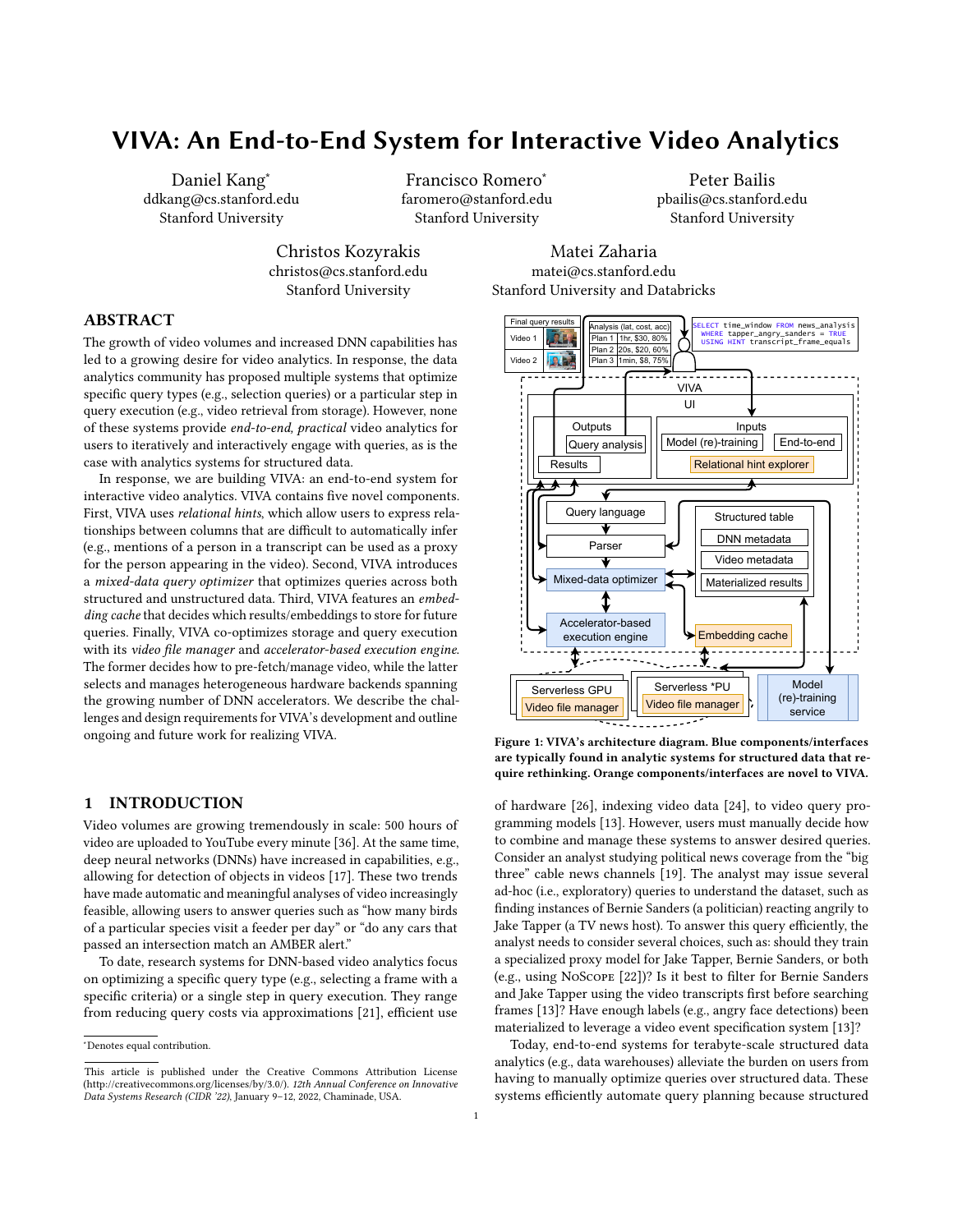data is in a predictable schema, and the number of query types is limited. We believe similar end-to-end systems will emerge for video analytics. However, designing systems for interactive video analytics (IVA), i.e., ad-hoc queries over large volumes of video data, presents several challenges:

C1: Specifying domain knowledge. To optimize queries, data warehouse systems collect statistics about fields in the tables they store. However, since state-of-the-art DNNs are expensive to execute — as slow as 3 frames per second (fps) — video analytics systems need mechanisms for users to express relationships between un-structured data (i.e., domain knowledge) to optimizers. BLAZEIT [\[21\]](#page-7-1) allows users to query information about videos through virtual relations that trigger the execution of a DNN to materialize the view (e.g., object detection DNN to materialize the label). This allows BLAZEIT to lazily optimize the number of DNN invocations. However, since the values of virtual columns are not known until they are materialized, relationships between columns cannot be automatically inferred without guidance from the user.

C2: Optimizing across unstructured and structured data. IVA query costs can be orders of magnitude higher than structured data query costs due to executing expensive DNNs. For example, computing results for a year of video data (60 fps) with a 3fps DNN would cost ∼\$54K on a 2-core Google Cloud Platform (GCP) instance with NVIDIA T4 [\[15,](#page-7-7) [35\]](#page-8-1). However, IVA systems can reuse query results across users (e.g., faces materialized for one query can be reused for the TV news analysis query). Hence, IVA systems should optimize queries across both structured data (e.g., materialized face labels) and unstructured data (e.g., video frames). Most existing systems optimize either structured [\[32,](#page-7-8) [45,](#page-8-2) [48\]](#page-8-3) or unstructured [\[6,](#page-7-9) [21,](#page-7-1) [33\]](#page-7-10) data, or assume all unstructured data is in embedding vectors (i.e., do not need to pass DNNs over frames in real-time) [\[46\]](#page-8-4). IVA systems should also extend video data indexing systems (e.g., TASTI) [\[24\]](#page-7-3) to decide which results/embeddings to cache or materialize.

C3: Efficiently utilizing accelerators for large datasets. Users are interested in analyzing increasingly large volumes of video. For example, ten years of "big three" US news channels is ∼96TB [\[3\]](#page-7-11). Thus, assuming all data will be available in a node's local storage is not feasible. Furthermore, efficiently processing these large volumes with DNNs requires accelerators that are expensive to constantly run. Hence, IVA workloads need to run on large-scale, distributed systems with heterogeneous accelerators and data spread through a distributed filesystem. This requires IVA systems to jointly consider storage and compute by (a) strategically laying out video data across distributed storage, and (b) efficiently meeting varying throughput demands across video retrieval, decoding, and DNN execution [\[47\]](#page-8-5).

To address these challenges, we are building VIVA (Figure [1\)](#page-0-0), an end-to-end IVA system. In this work we highlight the key ideas of our design. In particular, VIVA contains several novel components:

S1: Describing domain-specific relations. VIVA allows users to express domain knowledge through relational hints. Relational hints generalize the notion of a proxy model. They are a declaration of how two virtual columns (i.e., columns materialized by a DNN's output) are related to each other. For example, a user can describe that all Bernie Sanders faces are a superset of his angry

CIDR'22, January 9-12, 2022, Chaminade, CA, USA Daniel Kang, Francisco Romero, Peter Bailis, Christos Kozyrakis, and Matei Zaharia

<span id="page-1-0"></span>

Figure 2: Latency breakdown of three query plans for angry Bernie Sanders interviews. Y-axis is log-scaled. **Naive (FUSE)** and **Naive (Local)** execute face recognition and emotion classification over all frames. **Optimized** filters using the transcript, then executes the face recognition and emotion classification on filtered frames with pipelining. The resource-dominant step varies by query plan.

faces. Furthermore, as users explore query strategies based on different relational hints, VIVA provides interactive feedback — latency, accuracy, cost analyses, and samples of resulting frames and video clips — so users can visually explore their query results and tune its quality through relational hints.

S2: Blending structured and unstructured data. VIVA's mixeddata query optimizer spans both structured records and unstructured records. The optimizer queries structured tables and an embedding cache to determine operation ordering, what pre-computed results or embeddings are available, and to provide the user with exploratory cost estimates for query plans.

S3: Co-optimizing storage and compute. VIVA's video file manager pre-fetches, caches, and manages video data (e.g., selecting resolutions or tile layouts [\[12\]](#page-7-12)). VIVA's accelerator-based execution engine selects from and manages heterogeneous hardware backends that span the growing number of DNN accelerators, especially as they become available on serverless offerings.

We explore how the highlighted challenges have guided VIVA's design, show preliminary results supporting our design choices, and outline ongoing and future work for realizing VIVA.

#### <span id="page-1-1"></span>2 FEASIBILITY OF IVA

To understand the feasibility and unresolved challenges for IVA, consider three query plans for the TV news analysis query: (a) Naive (FUSE): mounting remote object storage with FUSE [\[14\]](#page-7-13), directly decoding frames from the mounted drive, and executing face recognition followed by emotion classification, (b) Naive (Local): same as (a), but first downloading the videos from remote storage before decoding the local videos, and (c) Optimized: filtering frames via the transcript, then executing the remainder of (b) on the filtered frames and pipelining results across steps.

To compare these three plans, we manually combined existing techniques as users would do today. Each was run on 100 GCP n1-standard-16 with one NVIDIA T4 GPU over one year of CNN videos with results in Figure [2.](#page-1-0) As shown, Naive (FUSE) would take ∼4.2 hours and ∼\$325, Naive (Local) would take ∼2.5 hours and ∼\$200, and Optimized would take ∼3 minutes and ∼\$4. Thus, IVA systems have the potential to deliver fast and cheap ad-hoc queries over large collections of videos.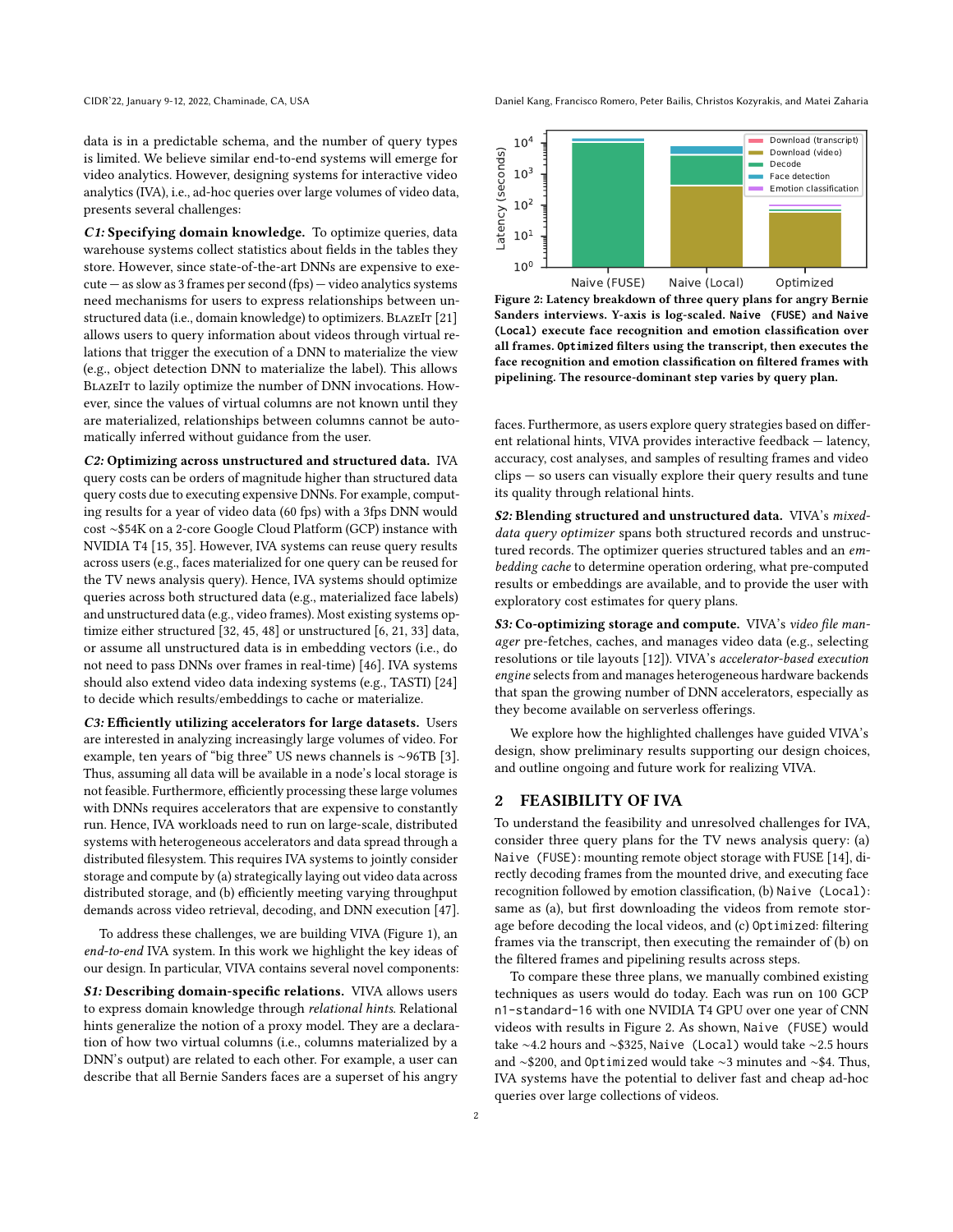There are several challenges towards achieving or improving on the performance and cost of Optimized: exploiting domain knowledge (e.g., using transcripts for filtering), automatically selecting the right optimizations across both structured data and unstructured data, and managing video data processing across hundreds to thousands of workers with heterogeneous accelerators (including optimizing video retrieval). Overcoming these challenges would benefit several domains including performing large-scale ecological science, enabling warehouse-scale robotics deployment and analysis, and curating data for autonomous vehicles [\[9,](#page-7-14) [28\]](#page-7-15).

## 3 VIVA

To address the challenges in Section [2,](#page-1-1) we are building VIVA: an end-to-end IVA system. We first describe the query types supported by VIVA (Section [3.1\)](#page-2-0). Next, we give a detailed workflow overview of how an analyst would interact with VIVA (Section [3.2\)](#page-2-1). Finally, we describe the novel components in VIVA's architecture that build on and extend prior work in video analytics (Section [3.3\)](#page-3-0).

# <span id="page-2-0"></span>3.1 Query Types Supported by VIVA

VIVA supports five common classes of data analytics queries: selection, aggregation, limit, similarity, and join. A significant difference in processing these classes of queries for IVA workloads is the cost of materialization due to executing expensive DNNs. This cost can be orders of magnitude more expensive than materializing views for a standard database [\[21\]](#page-7-1). We describe each query type from a video analytics perspective and discuss its implications for VIVA.

Selection queries. Users are interested in selecting particular objects or events of interest. Analysts may search for instances of Bernie Sanders reacting angrily to Jake Tapper or diving header goals in soccer games. These are often used for downstream, manual analysis. As such, they are relatively rare (<5% prevalence) [\[23\]](#page-7-16).

Aggregation queries. Users are interested in computing some statistic over the video frames. A city planner may compute the average number of cars per frame or count the number of pedestrians that cross in front of a doorbell camera. Since many applications tolerate approximations, VIVA can apply sampling techniques.

Limit queries. Users are interested in finding a cardinality-limited number of events for manual inspection or for correctness tests. A city planner may search for 10 instances of buses at stop signs or an analyst may search for two instances of diving header goals.

Similarity queries. Users are interested in searching for portions of the video similar to an input frame or video clip. For example, a football analyst may input a frame or video clip of an offensive formation scheme they wish to search for. Such queries often involve iterative, ad-hoc analysis to arrive at the final query.

Join queries. Users are interested in performing a join and subsequently performing a selection, aggregation, or limit query. An AMBER Alert application may join extracted license plates with an external data source. Often, extracting the join column is expensive. While VIVA can naively answer such queries, we defer optimizations to future work.

#### <span id="page-2-1"></span>3.2 Workflow Example

In this section, we describe how an analyst would use VIVA for a selection query (Section [3.1\)](#page-2-0) to search for interview scenes with Jake Tapper and angry Bernie Sanders. Table [1](#page-3-1) shows an abbreviated schema for a TV news analysis table, news\_analysis.

With VIVA, the analyst can begin by defining a column, face\_label, produced by calling a user-defined function (UDF) that passes a face detection DNN over a frame:

```
ALTER TABLE news_analysis ADD face_label
 AS face_detection ( frame )
```
Similarly, the analyst can define a column, sentence\_segment, produced by a UDF that gets to get sentence segments corresponding to a frame:

```
ALTER TABLE news_analysis ADD sentence_segment
 AS get_sentence_segment ( frame )
```
Next, the analyst can define columns specific to their query. To produce the column sanders\_frame, the analyst would input:

|  |                             | ALTER TABLE news_analysis ADD sanders_frame |
|--|-----------------------------|---------------------------------------------|
|  | $AS$ face label = 'Sanders' |                                             |

A similar expression would produce tapper\_frame. To capture emotions, the analyst defines a column, emotion\_label, produced by a UDF that passes an emotion detection DNN over a frame:

```
ALTER TABLE news_analysis ADD emotion_label
 AS emotion_detection (frame)
```
Similar to sanders\_frame, the analyst can define a column, sanders\_angry:

|  |  |  | ALTER TABLE news_analysis ADD sanders_angry           |  |
|--|--|--|-------------------------------------------------------|--|
|  |  |  | AS sanders_frame = $TRUE$ AND emotion_label = 'angry' |  |

Finally, the analyst can define a column, tapper\_angry\_sanders, corresponding to their end query for finding interview scenes with Jake Tapper and angry Bernie Sanders:

|                            | ALTER TABLE news_analysis ADD tapper_angry_sanders |
|----------------------------|----------------------------------------------------|
| AS sanders_frame = $TRUE$  |                                                    |
| AND $tapper_fram = TRUE$   |                                                    |
| AND sanders_angry = $TRUE$ |                                                    |
|                            |                                                    |

The analyst would then specify the end query as:

| SELECT time_window FROM news_analysis |  |
|---------------------------------------|--|
| WHERE tapper_angry_sanders = $TRUE$   |  |

They can then optionally receive query cost insights by augmenting their query with the EXPLAIN statement.

The analyst will notice it is slow and cost-inefficient to pass DNNs over all frames to detect Bernie Sanders. Thus, they can explore an alternative way of detecting Bernie Sanders by using transcripts. To create the column sanders\_transcript, the analyst would input:

```
ALTER TABLE news_analysis ADD sanders_transcript
 AS sentence_segment LIKE '% Sanders %'
```
Next, the analyst would explore the results of searching for "Sanders" in transcripts (sanders\_transcript) by inputting:

```
SELECT time_window FROM news_analysis
WHERE sanders transcript = TRUE
```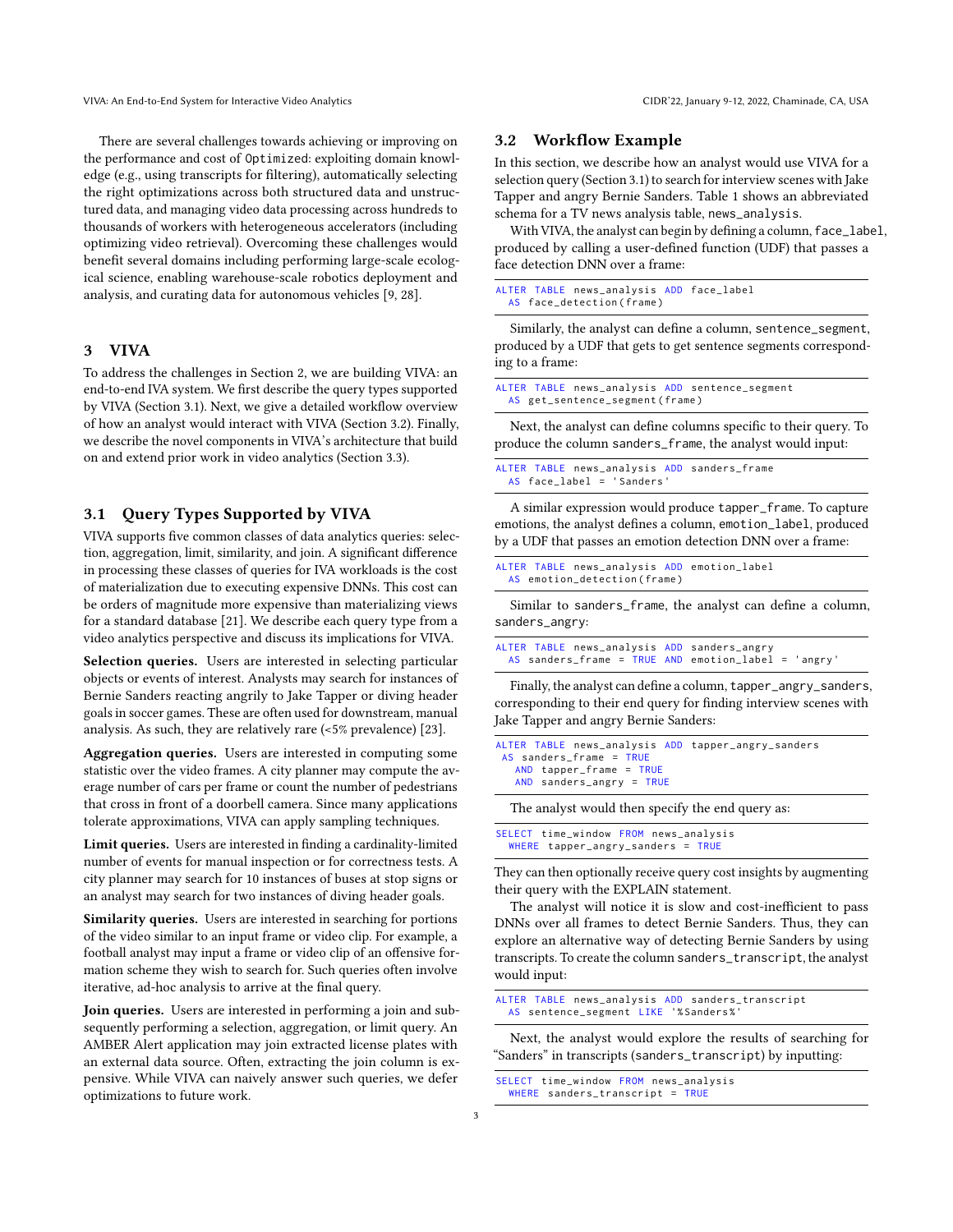<span id="page-3-1"></span>

| Field                | Type           | How field is generated                                                |
|----------------------|----------------|-----------------------------------------------------------------------|
| channel              | string         | Video metadata                                                        |
| time_window          | (float, float) | Video metadata, DNN                                                   |
| face label           | string         | Object detection DNN                                                  |
| emotion_label        | string         | Emotion detection DNN                                                 |
| sentence_segment     | string         | Sentence from transcript                                              |
| sanders_frame        | bool           | Computed column for Sanders in frame                                  |
| tapper_frame         | bool           | Computed column for Tapper in frame                                   |
| sanders_transcript   | bool           | Computed column for Sanders in transcript                             |
| sanders_angry        | bool           | Computed column for Sanders being angry                               |
| tapper_angry_sanders | bool           | Computed column for interview scenes<br>with Tapper and angry Sanders |

Table 1: Table schema for TV news analysis table, **news\_analysis**. A query for Bernie Sanders scenes would use **sanders\_frame**, while Section [2'](#page-1-1)s TV news analysis would use **tapper\_angry\_sanders**.

From the results, the analyst will notice detecting Bernie Sanders through transcripts is orders of magnitude faster than detecting him in frames. However, it is also less accurate. Using this knowledge, they can express a relational hint to VIVA that transcript segments in which Bernie Sanders speaks are a proxy for frames he appears in (i.e., a general hint, see Section [4.2\)](#page-4-0):

| CREATE GENERAL HINT transcript_frame_proxy |  |  |  |
|--------------------------------------------|--|--|--|
| FOR news_analysis                          |  |  |  |
| AS sanders_transcript PROXY sanders_frame  |  |  |  |

After inspecting the results, the analyst will further note that for interview queries, transcript segments in which Bernie Sanders speaks are equivalent to frames he appears in. Thus, the analyst can specify a relational hint that only holds for their query (i.e., an explicit hint, see Section [4.2\)](#page-4-0) as follows:

|                   |  | CREATE EXPLICIT HINT transcript_frame_equals |
|-------------------|--|----------------------------------------------|
| FOR news_analysis |  |                                              |
|                   |  | AS sanders_transcript EQUALS sanders_frame   |

Once the hints are defined, the analyst can specify the end query to the end-to-end interface with the relational hint specific to this query (transcript\_frame\_equals). VIVA will efficiently execute the query over the entirety of the video corpus, and will automatically leverage the general relational hint, transcript\_frame\_proxy:

```
SELECT time_window FROM news_analysis
 WHERE tapper_angry_sanders = TRUUSING HINT transcript_frame_equals
```
During the exploration VIVA materializes and caches results (e.g., Bernie Sander's faces) to speed up subsequent queries (Section [5.4\)](#page-6-0). Furthermore, since query cost can be data-dependent (e.g., the cost can depend on how many faces are present in a frame), VIVA collects statistics (e.g., average number of objects per frame) as queries execute. VIVA incorporates these statistics into its query planning and cost estimation similar to existing systems that sample based on a user-inputted accuracy target, e.g., systems that use statistics to decide how to allocate samples for stratified sampling [\[25\]](#page-7-17).

#### <span id="page-3-0"></span>3.3 Key VIVA Components

We now discuss the key components of VIVA's architecture shown in Figure  $1$   $-$  that enables it to address the challenges described in Section [2.](#page-1-1) Orange components are novel, while blue components are typically found in analytics systems (e.g., RDBM-Ses) that require redesigning.

CIDR'22, January 9-12, 2022, Chaminade, CA, USA Daniel Kang, Francisco Romero, Peter Bailis, Christos Kozyrakis, and Matei Zaharia

Describing domain-specific relations. VIVA's relational hints explorer allows users to explore their video corpus and express domain-specific relationships through relational hints. To aid users in their exploration, VIVA provides interactive feedback (similar to SQL's EXPLAIN) — expected cost, latency, and accuracy of a query, or a sample of the resulting frames and video clips for the user to visually assess (e.g., over a subset of the dataset). By providing this interactive feedback, users can explore variations of queries that achieve the same end goal. For example, a user might explore the results of finding Bernie Sanders in different ways: (a) using transcripts, (b) using a general face recognition DNN, or (c) using a specialized model trained to detect Bernie Sanders.

Blending structured and unstructured data. The mixed-data query optimizer (Sections [4.1](#page-4-1) and [5.2\)](#page-5-0) optimizes query plans by considering both unstructured records (e.g., video frames) and structured records (e.g., structured table in Figure [1\)](#page-0-0). For unstructured records, VIVA extends and builds upon existing work on reducing query cost (e.g., approximations and object tracking). VIVA also features an embedding cache that extends existing work on video indexing (e.g., TASTI [\[24\]](#page-7-3)) to decide which results/embeddings to store for future queries (Section [5.4\)](#page-6-0).

Co-optimizing storage and compute. Each compute instance has a video file manager that fetches video files from remote storage (e.g., low-cost systems like Google Cloud Storage) or distributed nodes. VIVA's video file manager is motivated by work like TASM and VStore, which focus on optimizing how locally-available video data is formatted (e.g., resolution) or tiled. However, the video file manager also decides whether frames or chunks should be cached or pre-fetched. VIVA's accelerator-based execution engine manages the heterogeneous compute instances for executing queries. Based on the DNN and underlying accelerator selected by the mixed-data query optimizer, the accelerator-based execution engine makes scheduling and resource allocation decisions for decoding and compute. We describe both components in Section [5.3.](#page-5-1)

#### <span id="page-3-2"></span>4 SPECIFYING RELATIONAL HINTS

To optimize queries, systems must understand the relationships between columns. Some relationships can be inferred using existing functional dependency techniques [\[20,](#page-7-18) [29\]](#page-7-19). Unfortunately, many relationships cannot automatically be inferred, e.g., it is difficult to automatically infer that searching for Bernie Sanders interviews with Jake Tapper should not involve cooking shows. Existing work on functional dependencies is limited to structured data, while IVA workloads span both structured data and unstructured data.

Similar to how relational databases support foreign keys to link structured data between two tables, we propose relational hints for virtual columns. Relational hints generalize the notion of a proxy model [\[21,](#page-7-1) [22\]](#page-7-6): they are a declaration of how two virtual columns are related to each other. They allow users to specify domain knowledge to VIVA. Implicit in all of the hints is a time window for which the hints apply over (omitted for brevity in the description of the relational hints).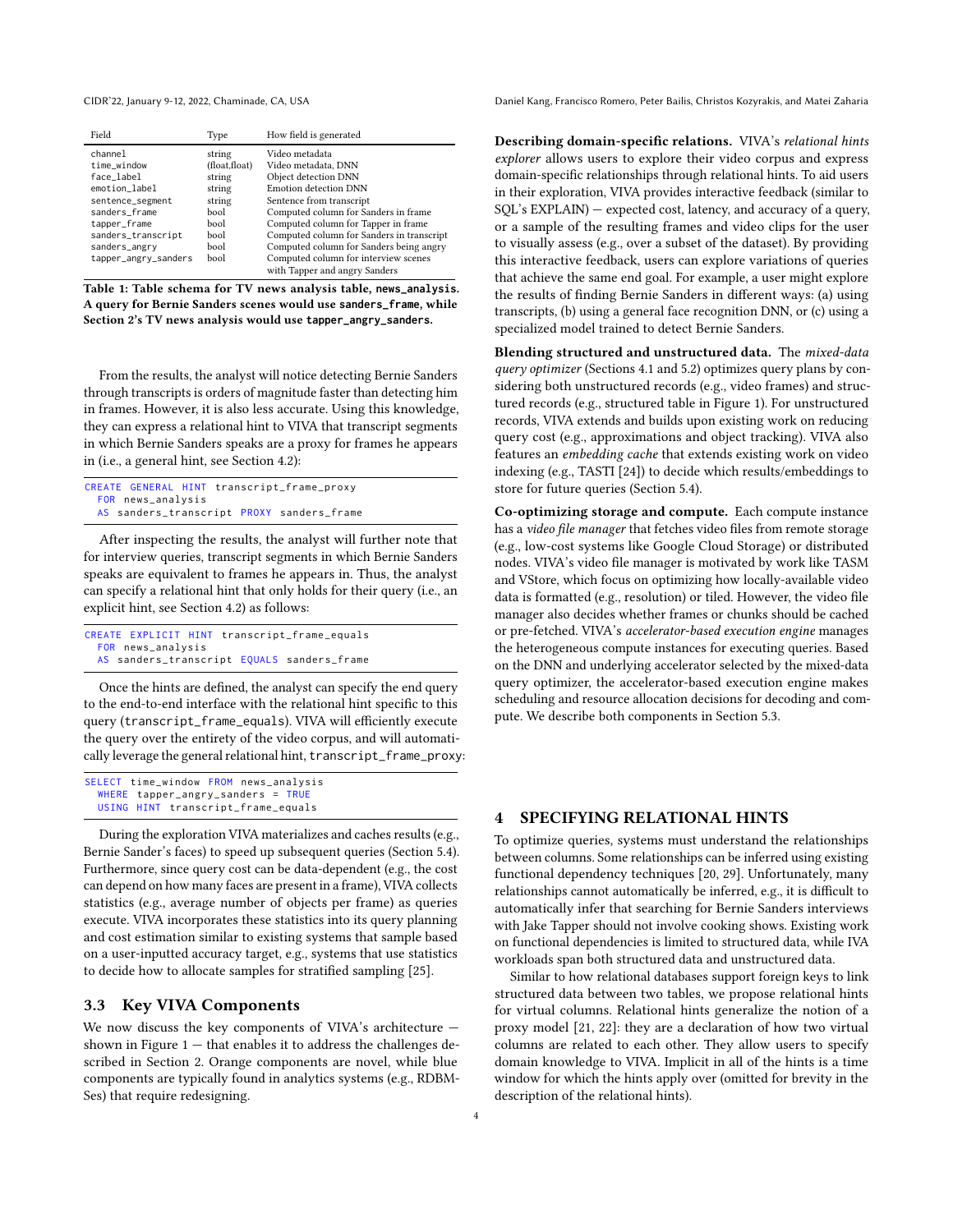VIVA: An End-to-End System for Interactive Video Analytics CIDR'22, January 9-12, 2022, Chaminade, CA, USA

#### <span id="page-4-1"></span>4.1 Relational Hints Operators

VIVA currently supports four relational hints operators that cover queries across a wide range of use cases (see Section [2\)](#page-1-1); other hints can be added for future use cases: SUPERSET, EQUALS, EXCLUDES, and PROXY. Throughout, A and B refer to columns, some of which may be virtual and some of which may be materialized. A column can either correspond to a single frame, or a group of frames (e.g., a time window over which a label is true).

SUPERSET. A SUPERSET B denotes that A is a superset of B. For example, Bernie Sanders present in a frame (sanders\_frame) is a superset of Jake Tapper interviewing an angry Bernie Sanders (tapper\_angry\_sanders).

Given A SUPERSET B and a query for B, VIVA will produce a query plan where B only processes data that correspond to columns predicated on A. If A is not materialized, VIVA will produce a query plan to first process A. Subsequent cost modeling will determine which plan to execute.

EQUALS. A EQUALS B denotes that A and B are equivalent. For example, an analyst may express that Bernie Sanders in the transcript (sanders\_transcript) is equivalent to Bernie Sanders present in a frame for a query searching for Bernie Sanders being interviewed.

Given A EQUALS B and a query for A or B, VIVA will produce two query plans using the other column. Similar to SUPERSET, VIVA will produce a query plan materializing A if it is not already.

EXCLUDES. A EXCLUDES B denotes that if A is true, B is false. For example, Jake Tapper interviewing Bernie Sanders will not happen on a cooking show.

Given A EXCLUDES B and a query for B, VIVA will produce a query plan that does not process any data for which A is true. Similar to EQUALS and SUPERSET, if A is not materialized, VIVA will produce a query plan to first process A.

PROXY. A PROXY B denotes that A can be used to approximate predicates for B. For example, Bernie Sanders in the transcript is a proxy for Bernie Sanders present in a frame.

Given A PROXY B, and a user query for B with an accuracy target, VIVA will apply techniques for approximation (e.g., BlazeIt). Since proxies are inherently noisy, they are used in approximate queries. VIVA currently supports existing techniques such as approximate selection, aggregation, and track processing [\[6,](#page-7-9) [21](#page-7-1)[–23,](#page-7-16) [25\]](#page-7-17).

# <span id="page-4-0"></span>4.2 Relational Hints Scope

As shown in Section [3.2,](#page-2-1) an analyst may find that (a) relationships between columns hold for any query over a schema, or (b) relationships are only valid for certain queries. To allow the expression of both types of relationships in queries, VIVA supports two types of hints: general and explicit hints.

General hints. These hints can be reused across queries and hold for any query over the schema. For example, the relational hint specifying Bernie Sanders in the transcript is a PROXY for Bernie Sanders present in a frame in Section [3.2](#page-2-1) is a general hint. General hints can be registered by any user and can be reused across queries. VIVA automatically uses registered relational hints when applicable. We envision general relational hints being useful in a collaborative

<span id="page-4-3"></span>

| Technique            | Result                                          |
|----------------------|-------------------------------------------------|
| Decode               | Read video into uncompressed raw format [40]    |
| Encode               | Compress raw video into a target format [40]    |
| Frame pre-processing | Apply frame manipulations (e.g., cropping) [26] |
| Face detector        | Label frames with faces [1]                     |
| People detector      | Label frames with people [1]                    |
| Vehicle detector     | Label frames with vehicles [1]                  |
| OCR                  | Identify text in frame [39]                     |
| Labeling model       | Use high accuracy general model to label        |
|                      | and train a domain specific model [21]          |
| ASR                  | Transcribe video audio to text [39]             |

Table 2: Examples of techniques VIVA applies at video ingestion.

setting, where users with domain knowledge can specify relational hints that teammates can leverage without having to redefine them.

Explicit hints. Explicit hints are not applied unless requested. For example, the hint specifying Bernie Sanders in the transcript EQUALS Bernie Sanders being present in a frame in Section [3.2](#page-2-1) is an explicit hint. While true for interviews, it does not generally hold. Thus, explicit hints are not automatically reused across queries.

#### 5 END-TO-END IVA QUERY EXECUTION

During query execution, VIVA not only optimizes over structured and unstructured data, but also decides when to materialize results. In this section, we explain how VIVA processes video data by first describing the data VIVA materializes at ingest to enable interactive video queries (Section [5.1\)](#page-4-2). At query time, VIVA's mixed-data query optimizer considers both structured and unstructured data and incorporates relational hints (Section [5.2\)](#page-5-0). During execution, VIVA co-optimizes storage and compute across heterogeneous compute backends (Section [5.3\)](#page-5-1). Once the query completes, VIVA decides what results/embeddings to cache (Section [5.4\)](#page-6-0).

# <span id="page-4-2"></span>5.1 Materializing Results at Video Ingest

During ingestion, videos are transcoded and stored for later viewing across various types of devices [\[40\]](#page-8-6). Since transcoding requires touching each frame of a video [\[30\]](#page-7-21), VIVA can materialize commonly-used views at ingestion time. In particular, the cost of executing certain DNNs combined with sampling, e.g., detecting a sample of faces across ten years of "big three" news coverage, is marginally low compared to the cost of transcoding.

To reduce the number of frames processed at query time, VIVA leverages ingest techniques developed in prior work and deployed in various academic and industry systems (examples shown in Table [2\)](#page-4-3). These state-of-the-art techniques trade-off performance and accuracy (e.g., Smol [\[26\]](#page-7-2)). VIVA uses occupancy (prevalence of a given object class in a video [\[21\]](#page-7-1)) to determine which frames to process at ingest. While materializing views at ingest generally benefits all query types (see Section [3.1\)](#page-2-0), there may be additional considerations in some cases. For example, similarity queries may require more temporal information (i.e., frames to process) to establish a relationship (see Section [7\)](#page-6-1).

We consider a selection query to find all occurrences of a given object in a video under two scenarios: Cheap ingest, which runs all techniques from Table [2](#page-4-3) except ASR and OCR, and Expensive ingest, which runs all the techniques. Running ASR and OCR extracts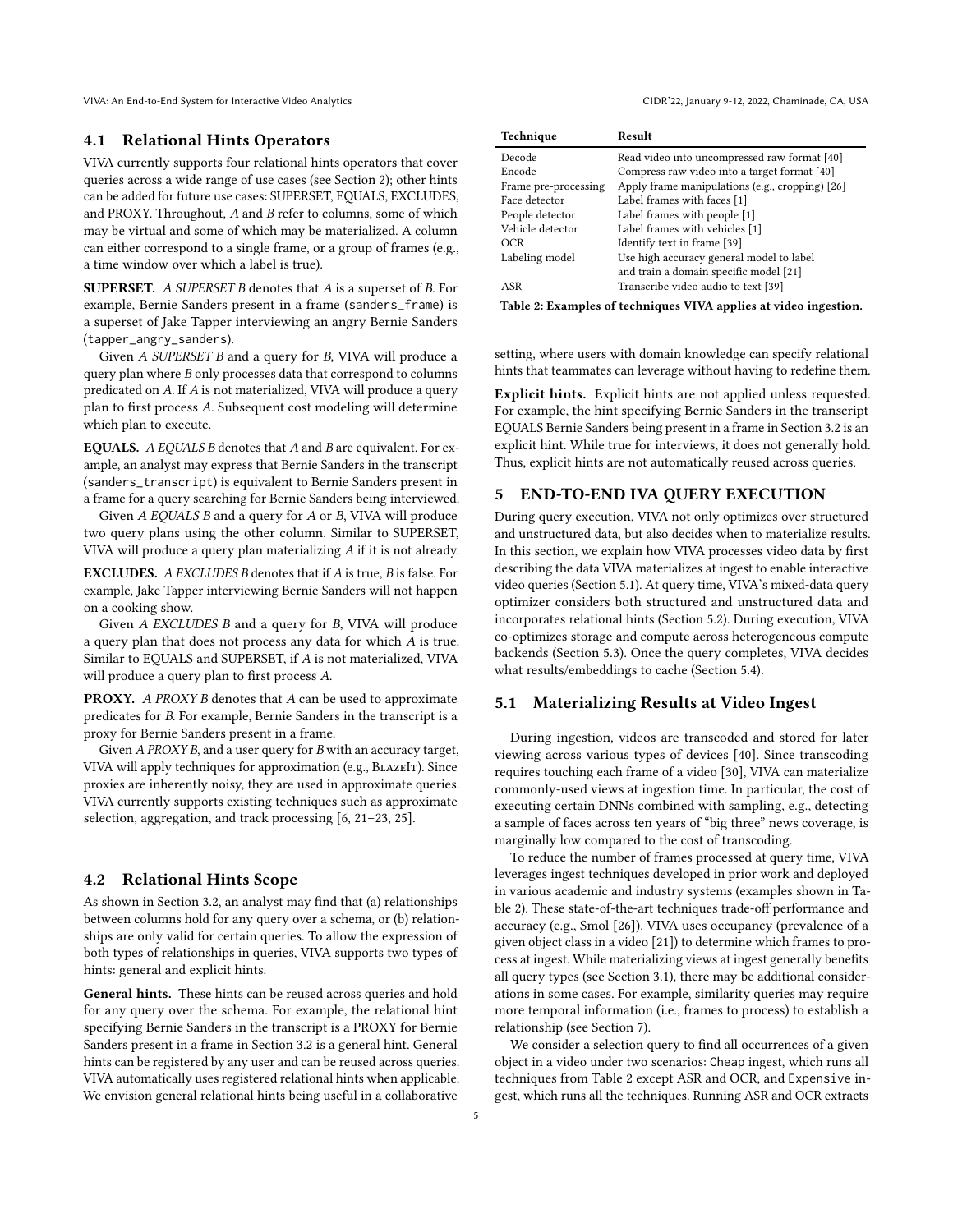<span id="page-5-2"></span>



Figure 3: Normalized ingest and query latencies of VIVA. We consider two scenarios. **Cheap** ingestion: run all techniques from Table [2](#page-4-3) except ASR and OCR. **Expensive** ingestion: run all techniques from Table [2.](#page-4-3) VIVA trades off the time and cost spent extracting results at video ingest to make interactive video queries feasible.

more information at ingest and can further reduce query latency while incurring higher ingest latency. We consider two types of video settings: low occupancy where object occurrence in frames is low and high occupancy where object occurrence is high (e.g., traffic cams at rural and urban intersections, respectively).

Figure [3](#page-5-2) shows the results of this evaluation. Ingest and query latencies are normalized to a baseline of no materialized results. In the low occupancy scenario, we can reduce the query latency by 12.7× (Figure [3b\)](#page-5-2) for a small ingest increase of 6% (Figure [3a\)](#page-5-2). This is expected because the fast people, vehicle, and face detectors filter a large amount of frames at ingest (over a 5× reduction in frames to process over the baseline). The Expensive ingest further reduces query latency, but the ingest cost is noticeably higher compared to Cheap. In the high occupancy scenario, the savings are not as significant. Interestingly, the ingest latency for the Expensive ingest is significantly higher than the low occupancy scenario. In this case, the more expensive models (ASR and OCR) need to run over a larger number of frames at ingest, but the query latency reduction over Cheap is minimal because the expected savings from these models is relatively small. Thus, materializing results at ingest can reduce query latency.

#### <span id="page-5-0"></span>5.2 Blending Structured and Unstructured Data

Given a user query and its relational hints, VIVA produces one or more candidate query plans. VIVA's mixed-data optimizer estimates the cost of these candidates, and selects the most cost-effective one (e.g., best performance/\$). The mixed-data optimizer considers execution cost over both structured records and unstructured records (e.g., executing a DNN over a frame). For structured records, the mixed-data optimizer considers execution cost similar to existing database optimizers. For unstructured records, the mixed-data optimizer considers the cost of executing DNNs.

CIDR'22, January 9-12, 2022, Chaminade, CA, USA Daniel Kang, Francisco Romero, Peter Bailis, Christos Kozyrakis, and Matei Zaharia

<span id="page-5-3"></span>

Figure 4: Latency breakdown of two query plans for field goals in NFL games. Y-axis is log-scaled. **All** uses OCR to detect score changes on all frames, then filters by changes of three points. **Cached** uses cached score changes, then uses OCR to detect score changes of three points. VIVA improves performance by 72×.

Similar to existing heterogeneous-aware DNN scheduling systems (e.g., Llama [\[42\]](#page-8-8), INFaaS [\[41\]](#page-8-9), Gavel [\[34\]](#page-7-22)), the mixed-data optimizer uses the most up-to-date backend resource availability to select between candidate query plans. For example, for A SUPERSET B, if neither A nor B is materialized VIVA will use backend resource availability to decide which is cheaper to execute. When multiple DNN candidates are available to run for a given UDF (e.g., multiple face recognition models), the mixed-data optimizer analyzes cost, latency, and accuracy given the available hardware platforms.

#### <span id="page-5-1"></span>5.3 Co-optimizing Execution & Video Fetch

Since IVA workloads are ad-hoc and require variable amounts of compute and memory resources, the serverless computing model (i.e., fine-grained billing for the duration of a query plan's execution) is a good fit [\[37\]](#page-8-10). However, IVA workloads require heterogeneous accelerators to efficiently run DNNs. At the time of writing, commercial serverless offerings (e.g., AWS Lambda and Azure Functions) do not support accelerators. Thus, VIVA manages its own serverless workers across heterogeneous accelerators, and leverages optimizations for jointly optimizing pre-processing and inference like Smol [\[26\]](#page-7-2).

The time to fetch video chunks can be a limit to achieving interactive performance (Figure [2\)](#page-1-0): to complete the angry Sanders query in under ten seconds, we estimate the sustained bandwidth between each compute node (n1-standard-16 with one NVIDIA T4 GPU) and remote storage would need to be ∼2.5 GB/s (20 Gbps). This is the peak bandwidth of an SSD or about 4 hard disks [\[5\]](#page-7-23). In addition, depending on their storage format, video decoding and transcoding can also be performance limiters. Thus, intelligently deciding what videos to pre-fetch and cache on a compute node is important for both performance and resource efficiency. To do so, each workers' video file manager manages video file accesses and storage formatting. For example, based on exploratory TV news analysis queries, VIVA pre-fetches video data from CNN, decodes the videos, and even tiles frames if labels are available. When the analyst submits the end query over a year of CNN videos, VIVA will have already optimized video downloading and decoding, and materialized some or all of the columns needed (possibly during video ingestion, see Section [5.1\)](#page-4-2).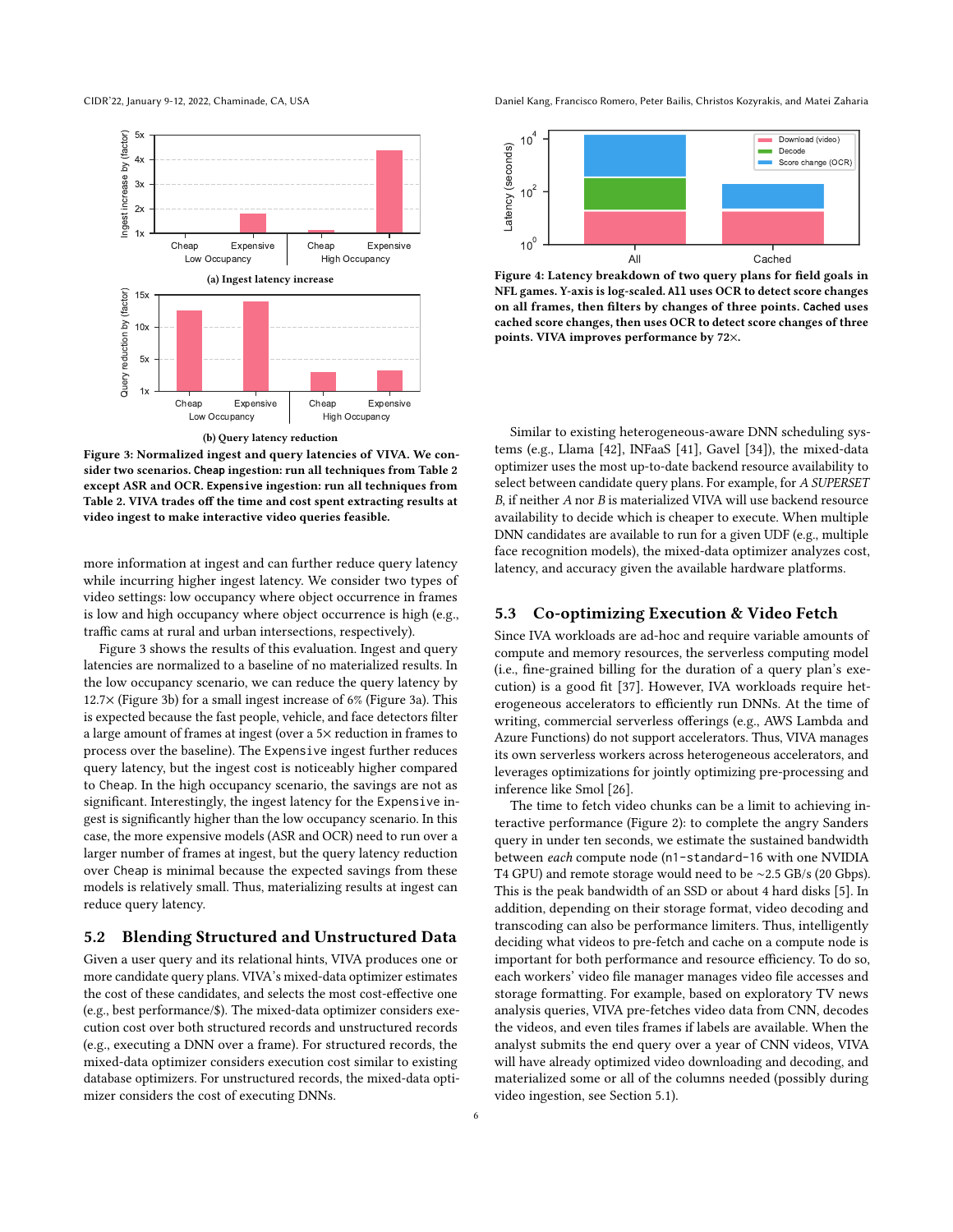VIVA: An End-to-End System for Interactive Video Analytics CIDR'22, January 9-12, 2022, Chaminade, CA, USA

#### <span id="page-6-0"></span>5.4 Caching and Materializing Results

After a query executes, VIVA caches the outputs and adds any materialized results to the structured table. The mixed-data optimizer uses cached results to accelerate future queries. Storing materialized views is cheap compared to the cost of storing video: face labels for 10 years of TV news is ∼5GB, compared to 32TB of storage for the videos (<0.01% overhead). Thus, VIVA exhaustively caches results.

Caching materialized results can result in large query speedups. We use a prototype of VIVA with the embedding cache to query for all made field goals (three-point kicks) over an NFL season. Similar to the example from Section [2,](#page-1-1) we use 100 GCP n1-standard-16 each with one NVIDIA T4 GPU. Figure [4](#page-5-3) shows the latency of executing this query over video data of one NFL season in two different ways: (a) All: uses optical character recognition (OCR) over all frames to detect score changes, then filter by changes of three points, and (b) Cached: starting with cached results of when score changes occur, uses OCR to detect the amount by which score changed, then filter by changes of three points. By caching results, VIVA improves query performance by 72×.

TASTI [\[24\]](#page-7-3) proposes methods for training video indexes that can be cached for reuse across queries. VIVA extends this work by managing and tracking the DNN version (and its associated accuracy) that produce the results. This allows VIVA to leverage the cached results even if the DNN is updated or changed. For example, together with the stored DNN metadata, VIVA can use previously-cached results as a proxy for the updated DNN.

# 6 RELATED WORK

While recent work has looked at specific aspects to improve cost for IVA queries, VIVA is the first to combine them end-to-end.

Proxies. Recent work uses cheap approximations to accelerate specific classes of queries, ranging from selection [\[22,](#page-7-6) [23\]](#page-7-16), aggregation [\[21\]](#page-7-1), and aggregation with predicates [\[25\]](#page-7-17). While these systems can accelerate individual queries, they are focused on the batch setting and only accelerate individual queries. We leverage this line of work for accelerating certain classes of queries in VIVA.

Execution engines. Other work optimizes execution of DNNs [\[38,](#page-8-11) [41,](#page-8-9) [49\]](#page-8-12). These systems aim to efficiently use hardware resources for already-specified execution plans. However, they do not optimize queries end-to-end and are not typically built for interactive video analytics. Several ideas from these systems can be used in VIVA's accelerator-based execution engine, as described in Section [3.3.](#page-3-0)

Storage and decoding. Classical (e.g., multimedia databases [\[2\]](#page-7-24)) and recent work [\[12,](#page-7-12) [16,](#page-7-25) [26,](#page-7-2) [47\]](#page-8-5) have focused on the storage and decoding of video data, which is increasingly becoming the bottleneck for certain queries via optimized analytics systems. This work aims to optimize storage costs and DNN execution, including preprocessing video data. We leverage ideas from these systems with VIVA's video file manager.

Specifying video queries. Recent work focuses on specifying video queries, either with fixed schemas [\[21\]](#page-7-1) or for ad-hoc queries [\[13\]](#page-7-4). Much of this work focuses on specifying query languages for fixed schemas, such as finding/counting specific object types [\[21\]](#page-7-1) or tracks [\[6\]](#page-7-9). Other work allows users to specify ad-hoc queries [\[13\]](#page-7-4), but assumes the expensive DNNs have been exhaustively executed over the data, which is infeasible for many organizations.

Interactive analytics. Classical and recent work aims to enable interactive analytics (e.g., online aggregation gives increasingly accurate answers to aggregation queries as queries execute [\[18\]](#page-7-26)). More recent work focuses on interactive "web-scale" tabular data [\[32\]](#page-7-8), tabular ML pipelines [\[11\]](#page-7-27), and live queries [\[7\]](#page-7-28). While these techniques do not directly apply to unstructured data, VIVA uses scale-out, data layout, and other structured data optimizations.

Functional dependencies. Existing work on functional dependencies [\[20,](#page-7-18) [29\]](#page-7-19) helps database designers automatically determine the relation of one attribute to another. However, existing work is limited to structured data; IVA workloads need to interact with both structured records and unstructured records. VIVA can leverage this work to automatically infer hints for structured data.

# <span id="page-6-1"></span>7 DISCUSSION AND RESEARCH DIRECTIONS

While our preliminary prototype and results with VIVA have been promising, we have come across the following open questions for the design of end-to-end IVA systems.

Inferring and proposing relational hints. Automatically inferring relational hints (Section [4\)](#page-3-2) is not always possible, especially if they are explicit hints. Furthermore, since virtual columns are not always materialized, standard techniques for detecting functional dependencies cannot directly be applied.

If relational hints are not specified, VIVA warns the user if a query is estimated to be expensive based on the amount of unstructured data that needs to be processed and the required DNNs. We are investigating how query- or domain-specific knowledge can be used to suggest or distill hints.

Supporting cost and latency targets. VIVA allows users to explore their queries and receive insights into cost, latency, and accuracy. However, users may wish to limit a query's execution time or cost. Llama [\[42\]](#page-8-8) give users the ability to input a cost or latency target for their statically-declared pipeline. However, Llama's optimizations to meet a user's target only span unstructured data and rely on the user to specify the end-to-end pipeline prior to execution. We are investigating how to extend Llama to include structured data, which can bound how many frames to process.

Model (re)-training. Prior work [\[21,](#page-7-1) [22\]](#page-7-6) has shown that proxy models can be trained and used to accelerate certain types of queries (e.g., aggregate and limit). However, it is currently left to users to (a) decide when these models should be trained (or re-trained), and (b) select training data to use.

Ideally, VIVA will be able to propose when a DNN should be (re) trained based on the input query's requirements and the available labels. In particular, VIVA should be able to detect when new data may have changed (e.g., using model assertions [\[27\]](#page-7-29) or ensemble learning [\[10\]](#page-7-30)). However, giving a model a "new capability" requires further investigation. First, how can domain knowledge be communicated to the model re-training system? Second, how can the system collect contrastive positive and negative examples from a dataset, especially in the cases that events are rarely occurring? Adding interactivity to model training [\[8\]](#page-7-31) and label selection may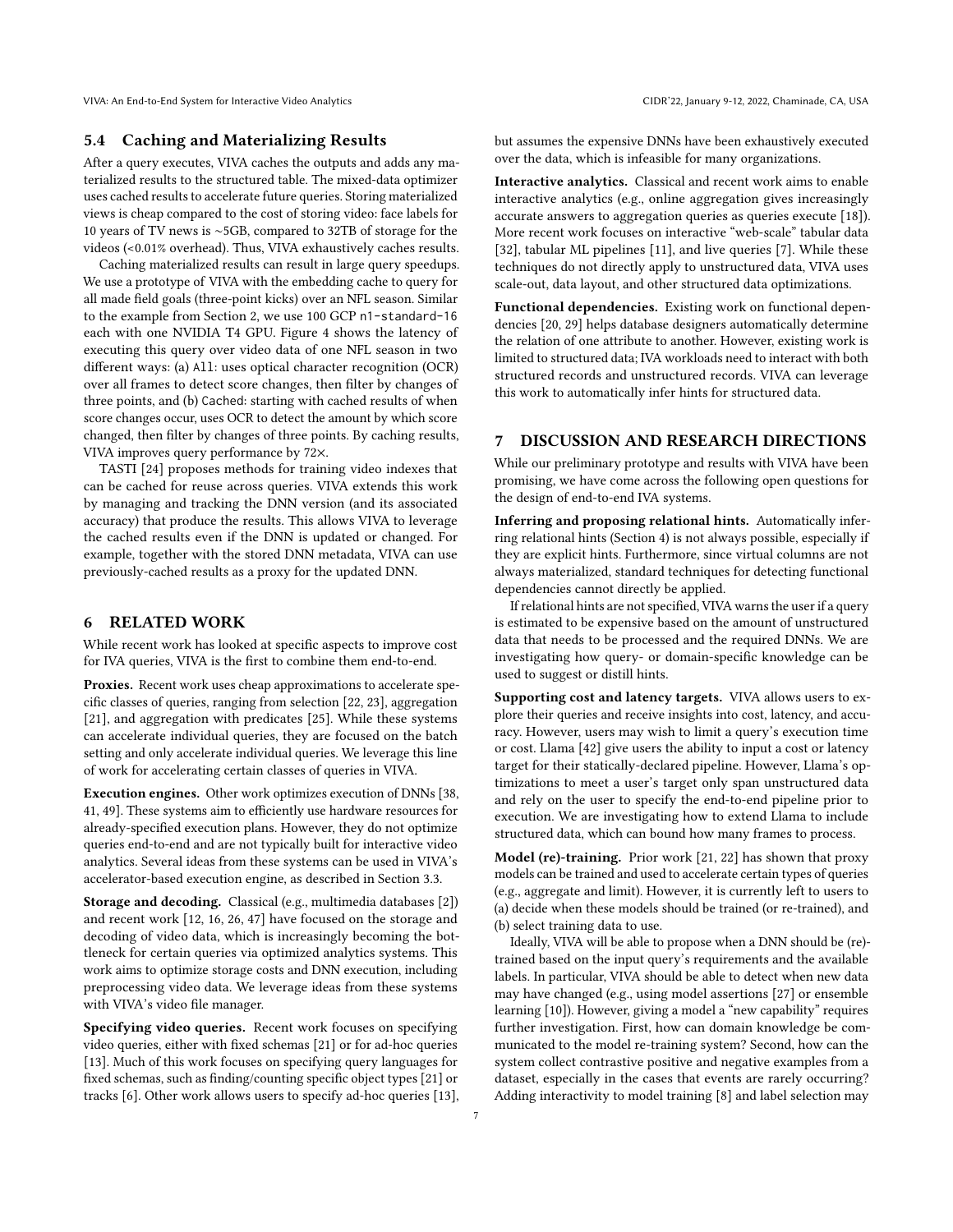help to create new detectors for challenging queries (e.g., searching for autonomous vehicle interactions at stop signs [\[31\]](#page-7-32)). If not done efficiently, however, the human can become the bottleneck.

Understanding the cost of materializing at video ingest. Section [5.1](#page-4-2) showed there are tradeoffs in the techniques run at ingest, with higher ingest costs resulting in lower query times. Extracting potentially meaningful information many require several models to be run, which can result in a high ingest cost. Naively running detectors at ingest may result in materialized results that do not contribute to interactive latencies. Thus, choosing the right ingest techniques and DNNs to minimize query latency and cost for providers and users is an open research question.

Infrastructure for high throughput demands. VIVA has varying and occasional high demands for throughput across storage, decoding, and compute (Figure [4\)](#page-5-3). This makes building scalable and balanced datacenter infrastructure to support IVA workloads difficult. Thus, researchers should explore options to support this high demand, including video transcoding accelerators [\[40,](#page-8-6) [44\]](#page-8-13), accelerators close to storage [\[4\]](#page-7-33), and hardware disaggregation [\[43\]](#page-8-14).

Supporting other unstructured data types. For unstructured data, VIVA currently supports video-related records such as frames, transcripts, and audio. However, there are other forms of telemetry data (e.g., LIDAR sensors on autonomous vehicles) that can aid in more efficiently processing video analytics queries. For example, understanding the depth of objects may be expensive or infeasible to determine using only video data. Given the growing pervasiveness of these sources of telemetry data, it makes sense to explore how VIVA can incorporate them into its workflow.

## ACKNOWLEDGEMENTS

We thank the anonymous reviewers for their helpful feedback. We also thank Johann Hauswald for his contributions to VIVA's work on materializing results at ingest time, and Kostis Kaffes, Pratiksha Thaker, and Deepak Narayanan for their insightful discussions to improve this work. This work was supported by the Stanford Platform Lab and its industrial affiliates (Cisco, Facebook, Google, Nasdaq, NEC, VMware, and Wells Fargo). It was also supported in part by affiliate members and other supporters of the Stanford DAWN project — Ant Financial, Facebook, Google, and VMware — as well as Cisco, SAP, and the NSF under CAREER grant CNS-1651570. Any opinions, findings, and conclusions or recommendations expressed in this material are those of the authors and do not necessarily reflect the views of the National Science Foundation. Francisco Romero is supported by a Stanford DARE Fellowship, and Daniel Kang is supported by a Google PhD Fellowship.

#### REFERENCES

- <span id="page-7-24"></span><span id="page-7-20"></span>[1] 2021. NVIDIA DeepStream SDK.<https://developer.nvidia.com/deepstream-sdk> Donald A. Adjeroh and Kingsley C. Nwosu. 1997. Multimedia Database Manage-
- <span id="page-7-11"></span>ment —Requirements and Issues. IEEE MultiMedia (1997). [3] Internet Archive. 2021. TV News Archive. [https://archive.org/details/tv.](https://archive.org/details/tv)
- <span id="page-7-33"></span>[4] AWS. 2021. AQUA (Advanced Query Accelerator) for Amazon Redshift. [https:](https://aws.amazon.com/redshift/features/aqua/) [//aws.amazon.com/redshift/features/aqua/.](https://aws.amazon.com/redshift/features/aqua/)
- <span id="page-7-23"></span>[5] Luiz André Barroso, Urs Hölzle, and Parthasarathy Ranganathan. 2018. The Datacenter as a Computer: Designing Warehouse-Scale Machines, Third Edition.
- <span id="page-7-9"></span>[6] Favyen Bastani, Songtao He, Arjun Balasingam, Karthik Gopalakrishnan, Mohammad Alizadeh, Hari Balakrishnan, Michael Cafarella, Tim Kraska, and Sam Madden. 2020. MIRIS: Fast Object Track Queries in Video. In SIGMOD. 1907–1921.

CIDR'22, January 9-12, 2022, Chaminade, CA, USA Daniel Kang, Francisco Romero, Peter Bailis, Christos Kozyrakis, and Matei Zaharia

- <span id="page-7-28"></span>[7] Sirish Chandrasekaran, Owen Cooper, Amol Deshpande, Michael J. Franklin, Joseph M. Hellerstein, Wei Hong, Sailesh Krishnamurthy, Samuel R. Madden, Fred Reiss, and Mehul A. Shah. 2003. TelegraphCQ: Continuous Dataflow Processing. In SIGMOD.
- <span id="page-7-31"></span>[8] Mayee F. Chen, Daniel Y. Fu, Frederic Sala, Sen Wu, Ravi Teja Mullapudi, Fait Poms, Kayvon Fatahalian, and Christopher Ré. 2020. Train and You'll Miss It: Interactive Model Iteration with Weak Supervision and Pre-Trained Embeddings. arXiv[:2006.15168](https://arxiv.org/abs/2006.15168) [stat.ML]
- <span id="page-7-14"></span>[9] Sandeep P. Chinchali, Evgenya Pergament, Manabu Nakanoya, Eyal Cidon, Edward Zhang, Dinesh Bharadia, M. Pavone, and S. Katti. 2020. HarvestNet: Mining Valuable Training Data from High-Volume Robot Sensory Streams. In ICRA.
- <span id="page-7-30"></span>[10] Daniel Crankshaw, Xin Wang, Guilio Zhou, Michael J. Franklin, Joseph E. Gonzalez, and Ion Stoica. 2017. Clipper: A Low-Latency Online Prediction Serving System. In NSDI.
- <span id="page-7-27"></span>[11] Andrew Crotty, Alex Galakatos, Emanuel Zgraggen, Carsten Binnig, and Tim Kraska. 2015. Vizdom: Interactive Analytics through Pen and Touch. PVLDB (2015).
- <span id="page-7-12"></span>[12] Maureen Daum, Haynes Brandon, Dong He, Amrita Mazumdar, and Magdalena Balazinska. 2021. TASM: A Tile-Based Storage Manager for Video Analytics. In ICDE.
- <span id="page-7-4"></span>[13] Daniel Y Fu, Will Crichton, James Hong, Xinwei Yao, Haotian Zhang, Anh Truong, Avanika Narayan, Maneesh Agrawala, Christopher Ré, and Kayvon Fatahalian. 2019. Rekall: Specifying video events using compositions of spatiotemporal labels. arXiv preprint arXiv:1910.02993 (2019).
- <span id="page-7-13"></span>[14] Google. 2021. gcsfuse: A user-space file system for interacting with Google Cloud Storage. [https://github.com/GoogleCloudPlatform/gcsfuse.](https://github.com/GoogleCloudPlatform/gcsfuse)
- <span id="page-7-7"></span>[15] Google. 2021. Google Compute Engine: GPUs Pricing. [https://cloud.google.com/](https://cloud.google.com/compute/gpus-pricing) [compute/gpus-pricing.](https://cloud.google.com/compute/gpus-pricing)
- <span id="page-7-25"></span>[16] Brandon Haynes, Maureen Daum, Dong He, Amrita Mazumdar, Magdalena Balazinska, Alvin Cheung, and Luis Ceze. 2021. VSS: A Storage System for Video Analytics. In SIGMOD/PODS.
- <span id="page-7-0"></span>[17] Kaiming He, Georgia Gkioxari, Piotr Dollár, and Ross Girshick. 2017. Mask r-cnn. In ICCV. IEEE, 2980–2988.
- <span id="page-7-26"></span>[18] Joseph M Hellerstein, Peter J Haas, and Helen J Wang. 1997. Online aggregation. In Acm Sigmod Record, Vol. 26. ACM, 171–182.
- <span id="page-7-5"></span>[19] James Hong, Will Crichton, Haotian Zhang, Daniel Y Fu, Jacob Ritchie, Jeremy Barenholtz, Ben Hannel, Xinwei Yao, Michaela Murray, Geraldine Moriba, et al. 2020. Analyzing Who and What Appears in a Decade of US Cable TV News. arXiv preprint arXiv:2008.06007 (2020).
- <span id="page-7-18"></span>[20] Ihab F. Ilyas, Volker Markl, Peter Haas, Paul Brown, and Ashraf Aboulnaga. 2004. CORDS: Automatic Discovery of Correlations and Soft Functional Dependencies. In SIGMOD.
- <span id="page-7-1"></span>[21] Daniel Kang, Peter Bailis, and Matei Zaharia. 2019. BlazeIt: Optimizing Declarative Aggregation and Limit Queries for Neural Network-Based Video Analytics. PVLDB (2019).
- <span id="page-7-6"></span>[22] Daniel Kang, John Emmons, Firas Abuzaid, Peter Bailis, and Matei Zaharia. 2017. NoScope: optimizing neural network queries over video at scale. PVLDB (2017).
- <span id="page-7-16"></span>[23] Daniel Kang, Edward Gan, Peter Bailis, Tatsunori Hashimoto, and Matei Zaharia. 2020. Approximate Selection with Guarantees using Proxies. PVLDB (2020).
- <span id="page-7-3"></span>[24] Daniel Kang, John Guibas, Peter Bailis, Tatsunori Hashimoto, and Matei Zaharia. 2020. Task-agnostic Indexes for Deep Learning-based Queries over Unstructured Data. arXiv preprint arXiv:2009.04540 (2020).
- <span id="page-7-17"></span>[25] Daniel Kang, John Guibas, Peter Bailis, Yi Sun, Tatsunori Hashimoto, and Matei Zaharia. 2021. Accelerating Approximate Aggregation Queries with Expensive Predicates. PVLDB (2021).
- <span id="page-7-2"></span>[26] Daniel Kang, Ankit Mathur, Teja Veeramacheneni, Peter Bailis, and Matei Zaharia. 2021. Jointly optimizing preprocessing and inference for DNN-based visual analytics. PVLDB (2021).
- <span id="page-7-29"></span>[27] Daniel Kang, Deepti Raghavan, Peter Bailis, and Matei Zaharia. 2020. Model Assertions for Monitoring and Improving ML Models. 2 (2020).
- <span id="page-7-15"></span>[28] Fiodar Kazhamiaka, Matei Zaharia, and Peter Bailis. 2021. Challenges and Opportunities for Autonomous Vehicle Query Systems. In CIDR.
- <span id="page-7-19"></span>[29] Sebastian Kruse and Felix Naumann. 2018. Efficient Discovery of Approximate Dependencies. Proc. VLDB Endow. (2018).
- <span id="page-7-21"></span>[30] Andrea Lottarini, Alex Ramirez, Joel Coburn, Martha A. Kim, Parthasarathy Ranganathan, Daniel Stodolsky, and Mark Wachsler. 2018. Vbench: Benchmarking Video Transcoding in the Cloud. In ASPLOS.
- <span id="page-7-32"></span>[31] Matroid. 2020. AI for Full-Self Driving at Tesla. [https://www.youtube.com/](https://www.youtube.com/watch?t=513&v=hx7BXih7zx8&feature=youtu.be) [watch?t=513&v=hx7BXih7zx8&feature=youtu.be.](https://www.youtube.com/watch?t=513&v=hx7BXih7zx8&feature=youtu.be)
- <span id="page-7-8"></span>[32] Sergey Melnik, Andrey Gubarev, Jing Jing Long, Geoffrey Romer, Shiva Shivakumar, Matt Tolton, and Theo Vassilakis. 2010. Dremel: Interactive Analysis of Web-Scale Datasets. Proc. VLDB Endow. (2010).
- <span id="page-7-10"></span>[33] Oscar R. Moll, Favyen Bastani, Sam Madden, Mike Stonebraker, Vijay Gadepally, and Tim Kraska. 2020. ExSample: Efficient Searches on Video Repositories through Adaptive Sampling. CoRR abs/2005.09141 (2020).
- <span id="page-7-22"></span>[34] Deepak Narayanan, Keshav Santhanam, Fiodar Kazhamiaka, Amar Phanishayee, and Matei Zaharia. 2020. Heterogeneity-Aware Cluster Scheduling Policies for Deep Learning Workloads. In OSDI.